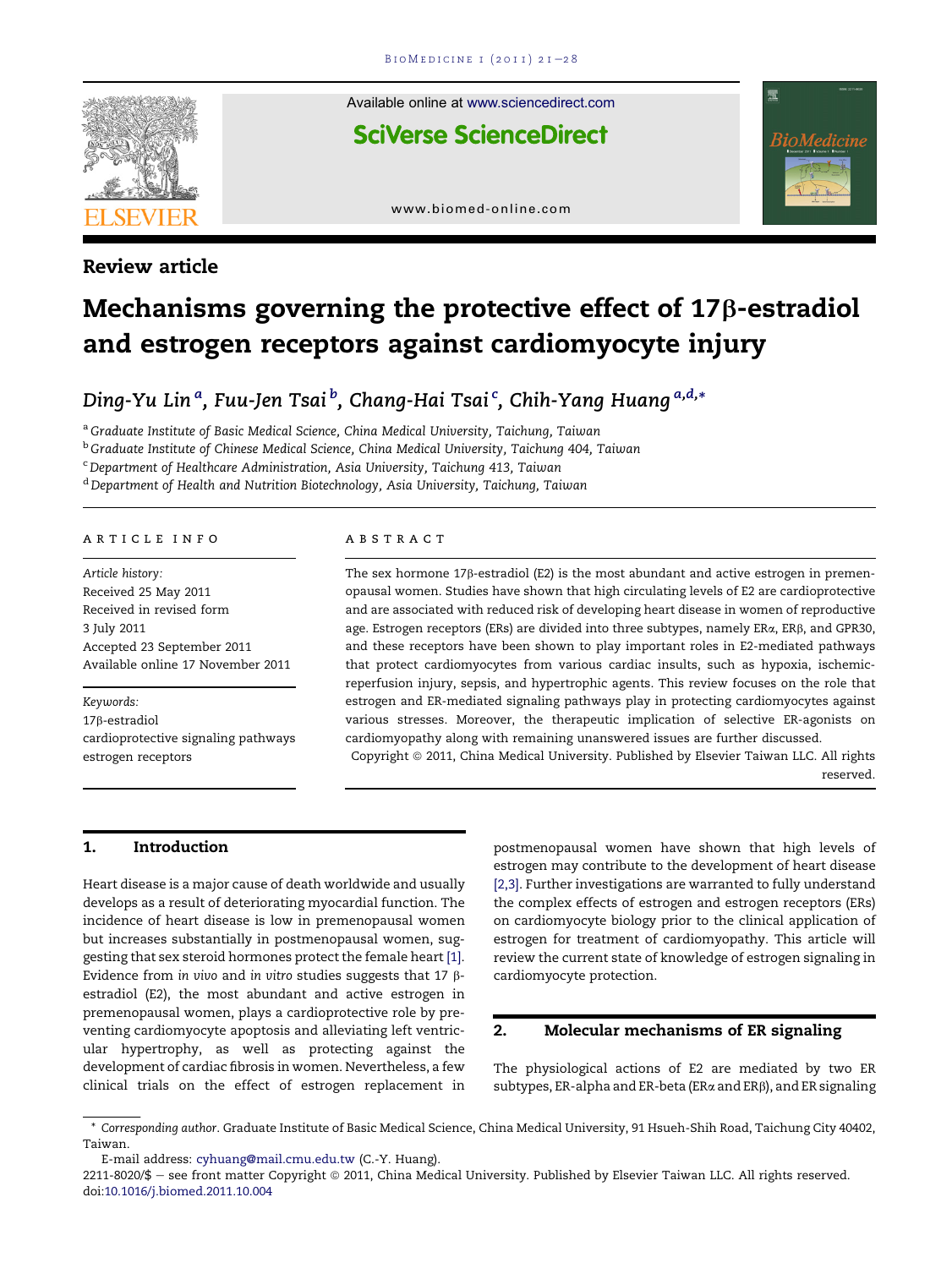can be divided into genomic and nongenomic pathways. In genomic ER signaling, estrogen diffuses into cells and binds to ERs to form a nuclear estrogen-ER complex. This complex then binds to estrogen response element (ERE) sequences in the regulatory regions of estrogen-responsive genes, with consequent physiological responses. Another type of ER genomic activity occurs through protein-protein interactions with activator protein 1 (AP1) or specificity protein 1 (SP1) sites in the promoter region of estrogen-responsive genes. Both ERa and  $ER\beta$  can modulate gene expression either via ERE-mediated signaling or by interacting directly or indirectly with other transcription factors. This mechanism represents the tight regulation of ER signaling in response to 17b-estradiol.

In nongenomic ER signaling, estrogen binds to ERs via cytoplasmic signal transduction proteins, such as mitogenactivated protein kinase, Stats (signal transducers and activators of transcription), and Src family tyrosine kinases, or through membrane-associated estrogen-binding receptors, resulting in cellular responses [\[4\].](#page-5-0) Binding of ERs to the p85 subunit of type I phosphoinositide-3 kinase (PI3 K), which results in increased PI3 K activity and subsequent activation of protein kinase B, governs E2- and ER-mediated pro-survival signaling in cardiomyocytes [\[5\]](#page-5-0). In contrast, ER signaling can be activated by growth factors regardless of the presence of E2. Growth factors such as insulin-like growth factor 1 (IGF1) and epidermal growth factor (EGF) interact with their membranebound receptors (receptor tyrosine kinases) and induce mitogen-activated protein kinase signaling, which in turn activates ER by changing its phosphorylation status [\[6\].](#page-5-0)

GPR30 (G protein-coupled estrogen receptor) is a membranelocalized ER located primarily on plasma membranes, endo-plasmic reticulum, and nuclear membranes [\[7\]](#page-5-0). This membranebound ER has high E2 affinity but low ligand capacity, and is considered to play an important role in rapid signaling events and rapid transcriptional activation. The role that GPR30 plays in E2-mediated cardioprotection, however, is not clear.

#### 3. Structure of ERs

 $ER\alpha$  and  $ER\beta$  are transcribed from different genes and display distinct expression patterns as well as different ligand specificities [\[8\]](#page-5-0). These two ER subtypes are members of the nuclear receptor superfamily and share common structural characteristics, including five distinguishable domains, which are defined as the A/B, C, D, E, and F domains, respectively [\[9\]](#page-5-0). The A/B domain is thought to contribute to ER subtype-specific actions on target genes, and the two ER subtypes share less than 20% amino acid homology in this region. The domain contains activation function 1 (AF1), which provides for ligand-independent ER activation [\[10\]](#page-6-0). The A/B domain is associated with the development of tamoxifen resistance in some breast cancer patients. Studies have shown that excessive activation of growth factors may give rise to the possibility of ligand-independent ERa activation via that ligand-independent pathway [\[11\].](#page-6-0)

The central C domain is highly conserved among two of the ER subtypes and is critical for specific DNA binding and dimerization. The D domain is the hinge domain between the DNA-binding domain and the ligand-binding domain, and is considered to play an important role in ER nuclear translocation [\[12,13\]](#page-6-0). The E domain is referred to as the ligandbinding domain, and ER $\alpha$  and ER $\beta$  share approximately 55% amino acid identity in this region. The ligand-binding domain contains a hormone-dependent activation function 2 (AF2) domain that is important for ligand binding. The F domain has less than 20% amino acid identity between the two ER subtypes, and the functions of this domain remain is unknown.

GPR30 was initially identified as an orphan G proteincoupled receptor with estrogen as its endogenous ligand. As a transmembrane ER, GPR30 activation may mediate E2 rapid cell signaling [\[14\]](#page-6-0). The effects of and the molecular mechanisms governing GPR30 in cardiomyocytes have not been fully evaluated.

## 4. E2/ER protects against lipopolysaccharideinduced cardiomyocyte death

Lipopolysaccharides (LPSs) are a common cause of sepsis and a common cause of sepsis-induced heart failure [\[15\]](#page-6-0). This outer-membrane component of Gram-negative bacteria is known to interact with toll-like receptor 4 (TLR4) on cardiomyocytes, resulting in inflammation and cardiomyocyte apoptosis [\[16\].](#page-6-0) Liu et al found that LPS-induced myocardial apoptosis was mediated by c-Jun N-terminal kinases 1/2. Their studies showed that JNK1/2 activated nuclear factor kappa B (NFkB), which in turn led to the release of cytochrome C as well as the overexpression and activation of proapoptotic proteins such as tumor necrosis factor alpha (TNFa), caspase 8, truncated BH3 interacting domain death agonis bid (t-Bid), Bcl2-associated X protein (BAX), caspase 9, and caspase 3 [\[17\].](#page-6-0) Elevated PI3 K-Akt activity mediated by E2 and ERa contributes to the inhibition of nuclear translocation of NFkB, and therefore diminishes LPS-induced apoptosis of cardiomyocytes ([Fig. 1](#page-2-0)). This finding is consistent with that reported by Pelzer et al, who showed that E2 and ERs inhibit the nuclear localization of NFk<sup>B</sup> [\[18\].](#page-6-0) Their finding might explain why menopausal women with sepsis have lower mortality rates as well as a lower incidence of heart failure.

Interestingly, the ERa receptor and membrane-impermeable E2 seem to act synergistically through a similar signaling pathway to protect against LPS-induced damage in cardiomyocytes. On the other hand, previous studies have shown that selective activation of ER $\beta$  also inhibits nuclear trans-location and DNA binding of NF<sub>K</sub>B in cardiomyocytes [\[19\]](#page-6-0). Further studies on whether  $ER\beta$  can protect against LPSinduced heart disease are warranted.

## 5. E2/ERs protect against hypertrophic stimuli-induced cardiac hypertrophy and cardiomyocyte death

Cardiac hypertrophy is one of the most frequent causes of heart failure and can arise from a variety of cardiac insults including hypertension, excess activation of the sympathetic nervous system, or other hypertrophic agents such as angiotensin II, endothelin 1, or b-adrenergic receptor agonist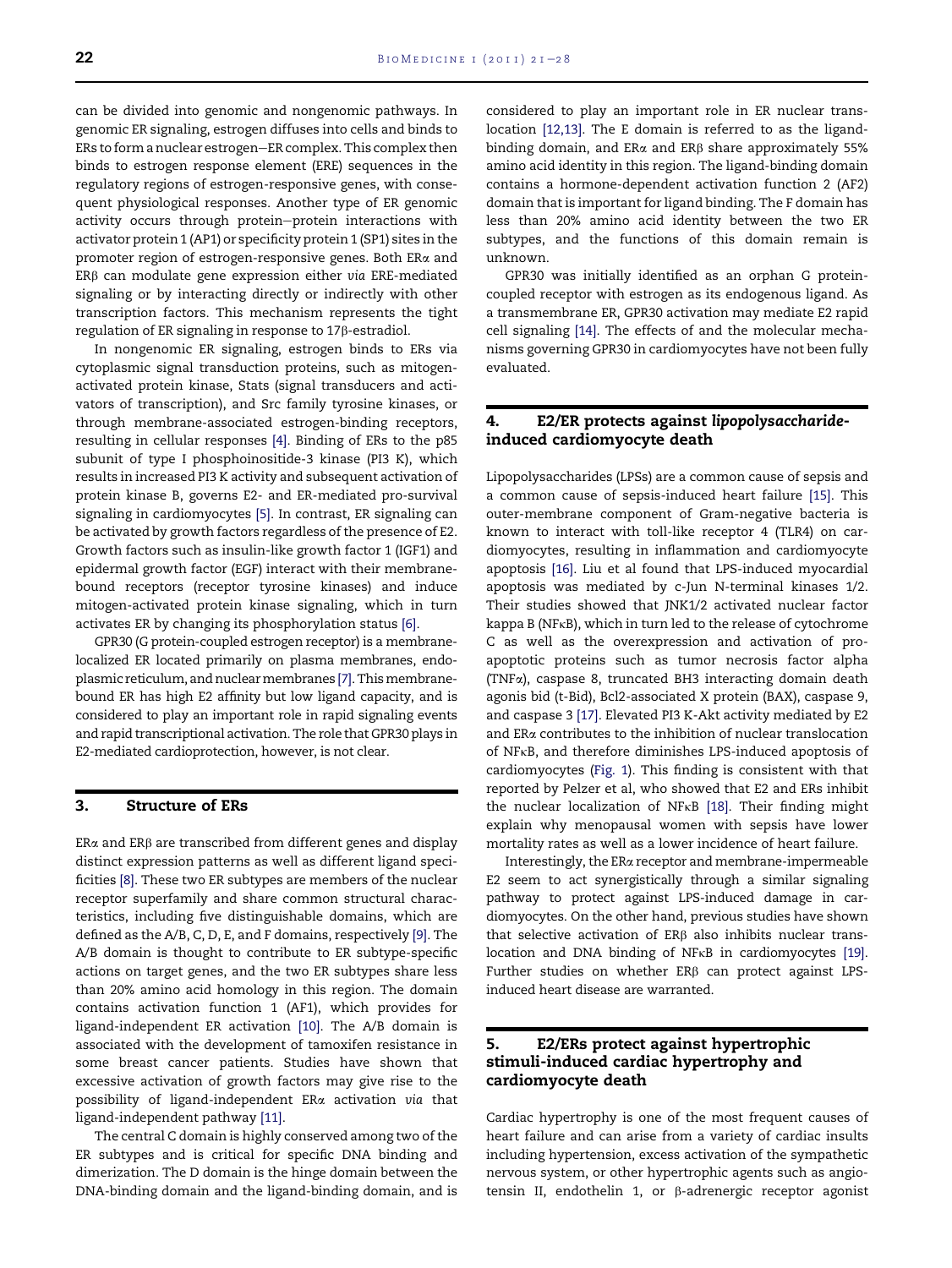<span id="page-2-0"></span>

Fig. 1 – Schematic representation of how E2, BSA-E2 and ER $\alpha$  expression inhibit LPS-induced TNF $\alpha$  expression and cardiomyocyte apoptosis through activation of Akt [\[17\].](#page-6-0) For abbreviations, see text.

[\[20](#page-6-0)-[22\]](#page-6-0). Cardiac hypertrophy can be characterized as an alternation in cardiac geometry (size and shape) with increases in cardiomyocyte size as well as extracellular matrix components. Pathological hypertrophy often results in cardiomyocyte apoptosis and eventually to deterioration of cardiac function.

The importance of abnormal activity of calcineurin (a calcium-sensitive phosphatase; PP2B) in cardiac hypertrophy has been investigated intensively. Calcineurin activity is increased by a variety of hypertrophic stimuli, such as angiotensin II and isoproterenol [\[23\].](#page-6-0) Calcineurin activation promotes the nuclear translocation of nuclear factor of activated T cells 3 (NFAT3) and activates myocyte-enhancing factor 2, resulting in the upregulation of hypertrophic genes [\[23,24\].](#page-6-0)

The results from various animal studies indicate that estrogen may defend against the development of cardiac hypertrophy. We recently showed that E2 and ER $\beta$  alleviate isoproterenol-induced cellular calcium accumulation in cardiomyocytes by activating phospholamban (PLB) and PI3

K-Akt-murine double minute 2 (MDM2) signaling cascades [\[25\],](#page-6-0) which increase the protein degradation of calcineurin, thereby inhibiting isoproterenol-induced myocardial cell hypertrophy and apoptosis ([Fig. 2](#page-3-0)). On the other hand, ERa seems to protect against isoproterenol-induced hypertrophy and apoptosis in myocardial cells. Our laboratory has recently discovered that E2 facilitates the interaction between ERa and Src proteins in myocardial cells, and that such interactions result in the activation of the IGFIR-PI3 K-Akt and EGFR-MMP2/ 9-MEK1/2-ERK1/2 signaling pathways. The activated pathways mentioned above markedly decrease the levels of calcineurin-induced proapoptotic proteins and play a role in protecting cardiomyocytes from isoproterenol-induced apoptosis [\[26\]](#page-6-0).

Interestingly, Filardo et al reported that GPR30-mediated Gprotein  $\beta\gamma$  subunits (G $\beta\gamma$ ) activation by E2 results in the activation of Src and matrix metalloproteinase-mediated cleavage of heparin-bound EGF. The latter is then able to activate the EGF receptor with subsequent acute activation of PI3 K and extracellular signal-regulated kinases (ERK) [\[27\].](#page-6-0)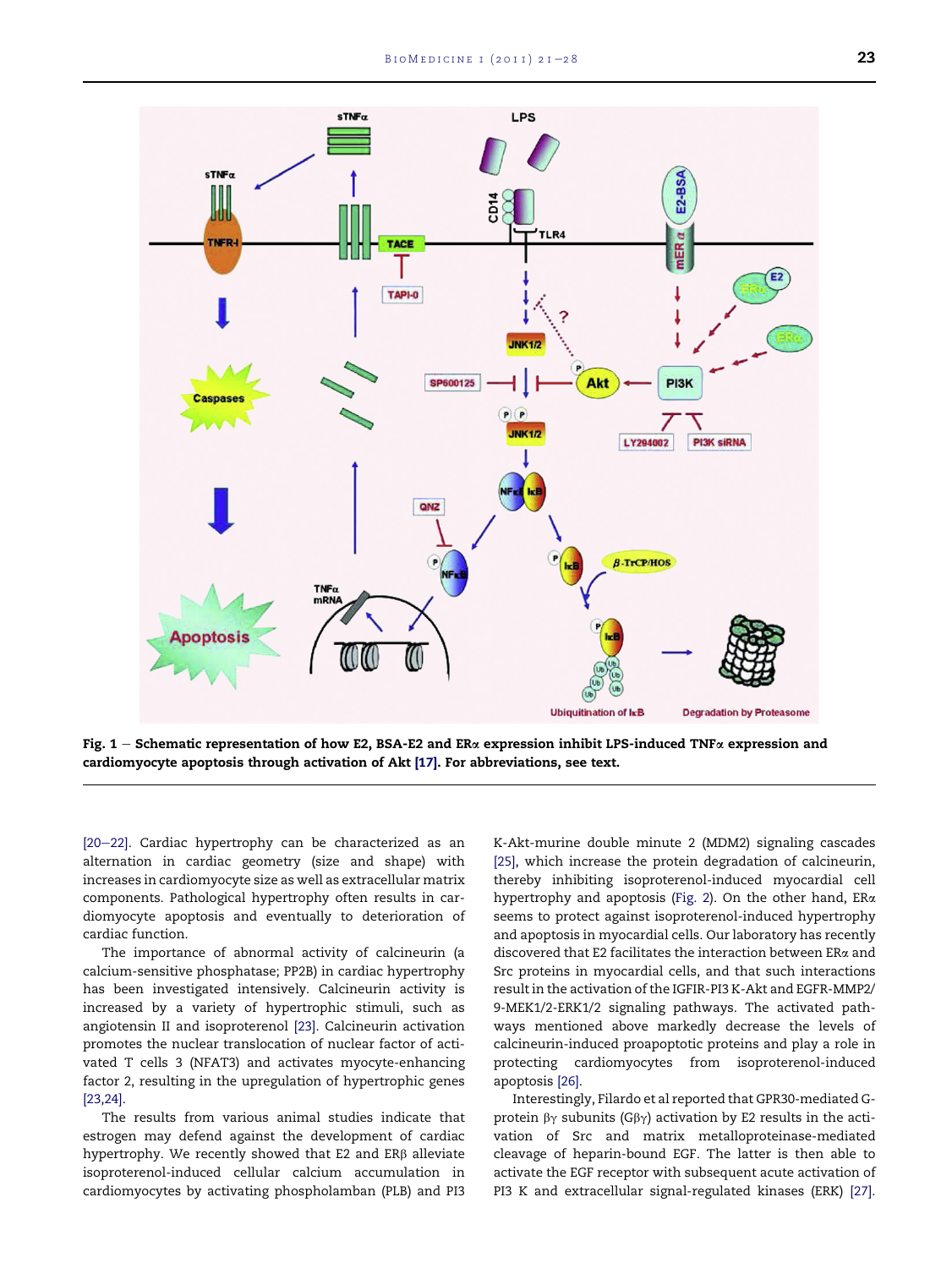<span id="page-3-0"></span>

Fig. 2 – Schematics of hypothetical model of E2/ER $\beta$ enhanced calcineurin protein degradation by PI3K /Akt/ MDM2 signaling activation, contributing to inhibition of ISO-induced myocardial cell apoptosis.  $[25]$ ; Bad = Bcl-2associated death promoter protein; Cyt C.  $=$  cytochrome C;  $ISO = isoproterenol.$  For abbreviations, see text.

This pathway is very similar to what we have observed in E2 and bovine serum albumin (BSA)-E2-treated cardiomyocytes as well as in tetracycline-inducible gene expression system (Tet-on) cardiomyoblast cells that overexpress ERa, suggesting that the EGFR-MMP2/9-MEK1/2-ERK1/2 pathway might be the crucial pro-survival signal for E2 and ERs in cardiomyocytes in response to hypertrophic insults. These data raise an interesting question concerning the cardioprotective effects of GPR30 against hypertrophic insults.

In addition, we have also identified a novel ERa-mediated cardioprotection mechanism [\(Fig. 3\)](#page-4-0). Under isoproterenol stimulation, activated ERa interacts with glycogen synthase kinase 3 beta (GSK3b) in cardiomyocytes, with subsequent upregulation of I2PP2A (a potent inhibitor of protein phosphatase [PP] 2A). This prevents PP1 activation by PP2A and contributes to the stabilization of intracellular calcium concentration by suppressing the association between PP2A and NCX (a cardiac  $\text{Na}^+/ \text{Ca}^{2+}$  exchanger), the consequent activation of isoproterenol-induced calcineurin, as well as apoptosis [\[28\].](#page-6-0)

## 6. E2/ERs protect against myocardial oxidative stress and ischemic-reperfusion injury

Ischemic heart disease (IHD) is the most common cause of death and hospitalization in many Western countries [\[29\]](#page-6-0). Reduced blood supply induces a hypoxic situation in heart muscle, which usually stimulates the production of cytokines, such as interleukin 6, and subsequently leads to myocardial inflammation and cardiomyocyte apoptosis [\[30,31\].](#page-6-0) In addition, re-establishment of blood flow in infarcted myocardial tissue can paradoxically cause further damage to ischemic tissue, a condition referred to as

'ischemia-reperfusion injury'. Epidemiological studies indicate that premenopausal women are at a lower risk of developing IHD than men of similar age [\[32\].](#page-6-0) Furthermore, favorable effects of estrogen replacement therapy, including smaller infarct size and reduced apoptosis in the peri-infarct zone of the left ventricle, have been shown in a few animal models of ischemia-reperfusion injury [\[33\].](#page-6-0) These preclinical as well as epidemiological studies suggest that estrogen has a cardioprotective effect against myocardial ischemiareperfusion injury.

Reactive oxygen species (ROS) are the primary cause of cardiomyocyte death during the reperfusion stage of ischemia-reperfusion injury [\[34,35\].](#page-6-0) Attenuation of ROS generation as well as the increased activity of the GSH/GRX  $(y$ -glutamylcyteinyl glycine/glutaredoxin) system is thought to play an important role in E2- and ER-mediated cardioprotection against ischemia-reperfusion injury. Liu et al suggested that E2 activation of ER $\alpha$  or ER $\beta$  results in the activation of PI3 K with subsequent inhibition of ischemiareperfusion injury-induced ROS [\[36\]](#page-6-0). This ER-mediated protection can be summarized as follows: First, activated PI3 K increases  $p38\beta$  activity and downregulates the activity of p38 $\alpha$ , leading to inhibition of p53 activation with subsequent ischemia-reperfusion-induced cardiomyocyte apoptosis. ischemia-reperfusion-induced cardiomyocyte Second, increased levels of S-nitrosylation proteins by activation of endothelial nitric oxide synthase (eNOS) results in decreased oxidative stress and ROS generation [\[37\]](#page-6-0). In addition, E2 also mediates cardioprotection either through ER $\alpha$  or ER $\beta$  genomic pathways. Activation of either ER $\alpha$  or ER $\beta$ upregulates the expression of gamma-glutamylcystenine synthetase ( $\gamma$ -GCS) and glutathione S-transferase (GSH) and then actives the GSH/GRX system, resulting in reduction of the oxidative state of Akt; this thereby inhibits PP2A activation and protects cardimyocytes from oxidative stressinduced apoptosis by preserving Akt activity. Meanwhile, ER $\alpha$  interacts with AP1 and SP1 on  $\gamma$ -GCS and GSH genes, and  $ER\beta$  binds to an EpRE-like 1 element, a possible novel kind of ERE, resulting in the upregulation of  $\gamma$ -GCS and GRX, and thereby preventing myocardial cell apoptosis under oxidative stress [\[38\]](#page-6-0).

GPR30 protects against myocardial ischemia-reperfusion injury through activation of the PI3 K/Akt pathway [\[39\]](#page-6-0). Consequently, we conclude that all three ER subtypes contribute to E2-mediated cardioprotective effects against ischemia-reperfusion injury through activation of the PI3 K-Akt nongenomic pathway, which leads to the activation of NOS/nitric oxide signaling in cardiomyocytes.

In addition to ROS, hypoxia-induced BNIP3, a Bcl-2 family of pro-apoptotic proteins comprising a subclass of SH3-only proteins, plays an important role in the development of hypoxia-induced cardiac hypertrophy and cardiomyocyte death [\[40\].](#page-6-0) We have recently found that E2 protects against BNIP3-induced apoptosis and that the protective role E2 plays might be governed by genomic and nongenomic effects. Our preliminary data suggest that ERa may bind to the regulatory region of the BNIP3 gene, which is probably located on the AP1 or NFkB binding site within the promoter, leading to the suppression of BNIP3 transcription levels. Meanwhile, the binding of ERa to BNIP3 seems to facilitate the proteasome-mediated degradation of BNIP3. These two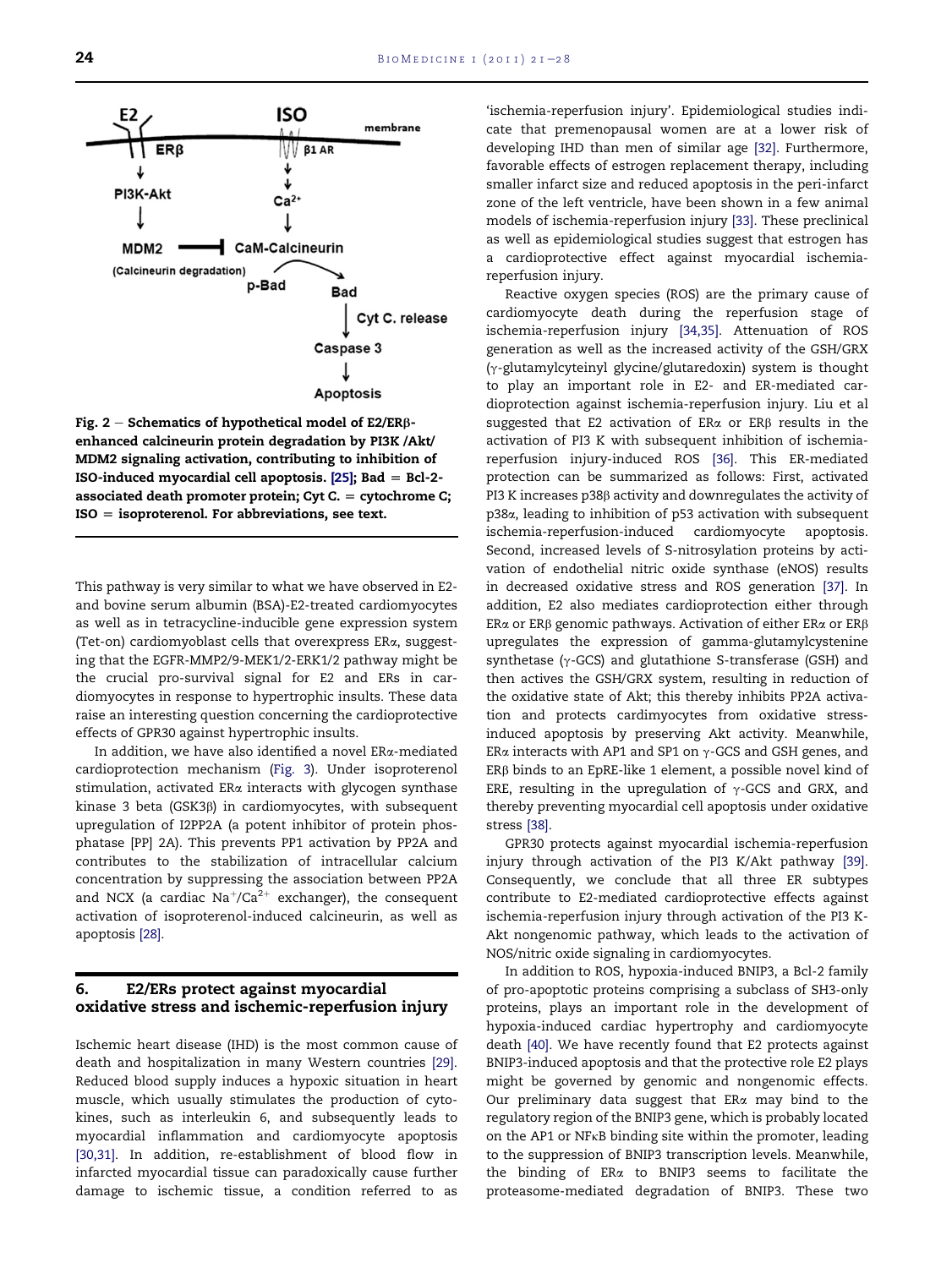<span id="page-4-0"></span>

Fig.  $3$  – Schematics of hypothetical model of E2 and ER $\alpha$  inhibiting myocardial cell hypertrophy by preventing cytosolic calcium accumulation through GSK-3 $\beta$  & I2PP2A activation, then inhibiting PP2A to activate PP1 and suppress the association between PP2A and NCX. [\[28\];](#page-6-0) PKA  $=$  Protein kinase A. For abbreviations, see text.

distinct ERa-meditated effects contribute to the reduction of BNIP3-induced cardiomyocyte apoptosis [\[41\]](#page-6-0).

In addition, we have further explored the possible role of macroautophagy (hereafter referred as autophagy) in BNIP3 induced apoptosis and investigated the possible influence of estrogen and ERs on autophagy. Our data suggest that overexpression of ERa in cardiomyocytes can mitigate BNIP3 induced autophagy and apoptosis. However, we found that necrosis marker cTnT was significantly increased when autophagy was inhibited by 3-methyladenine. Further investigations are needed to clarify the effects of estrogen and its receptors on autophagy in cardiomyocytes.

### 7. E2/ERs protect against IGF2 receptor death signals in cardiomyocytes

The IGF 2 receptor (IGF2R), also called the cation-independent mannose-6-phosphate receptor, is a protein that in humans is encoded by the IGF2R gene. IGF2R is a multifunctional protein receptor that binds IGF2 at the cell surface and mannose-6 phosphate-tagged proteins in the trans-Golgi network [\[42\].](#page-7-0) Although IGF2R has been shown to clear IGF2 to attenuate signaling, the function of IGF2R in heart tissue is poorly understood.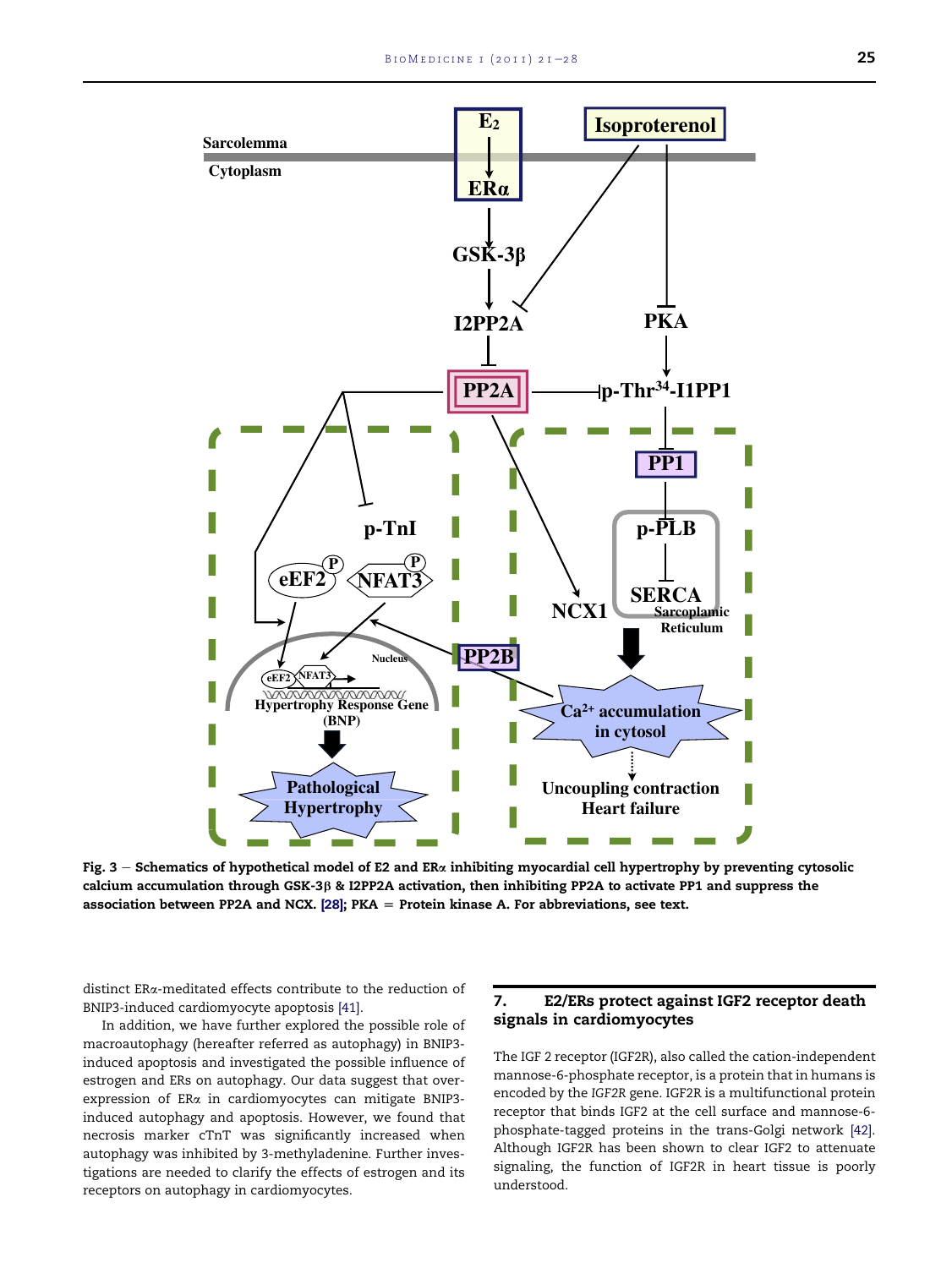<span id="page-5-0"></span>

Fig.  $4 - A$  hypothetical working model for E2/ERs against the IGF2R signaling pathway induces the myocardium cell hypertrophy and apoptosis [\[46\].](#page-7-0) For abbreviations, see text.

Our previous studies found that activation of IGF2R in cardiomyocytes induced by hypertension, angiotensin II, and inomycin, as well as overexpression of IGF2R, not only leads to  $cardiomyocyte$  apoptosis through the  $Gaq-calcineurin$ pathway, but also contributes to MMP2/9 (matrix metalloproteinase) activation and myocardial extracellular matrix (ECM) remodeling  $[43-45]$  $[43-45]$ . These findings suggest that the suppression of IGF2R signaling pathways may be a good strategy to prevent the progression of pathological hypertrophy. Recently, we investigated the effects of E2 on IGF2Ractivated myocardial cells and found that the activation of the PI3 K-Akt pathway by E2 markedly attenuated IGF2Rinduced apoptosis and hypertrophy in cardiomyocytes [\[46\]](#page-7-0). These data indicate that E2 has protective effects against IGF2R-induced hypertrophy and cardiomyocyte death (Fig. 4). More research is necessary to characterize whether this protection is ER-dependent and to determine the precise mechanisms responsible for this cardioprotection.

## 8. Conclusions and future perspectives

ERa, ERß, and GPR30 confer cardioprotective effects against various stresses by preventing myocardial cell apoptosis and cardiac hypertrophy. Our laboratory is investigating the possible regulation of autophagy by estrogen and ER-mediated cardioprotection. This might be the critical step to fully reveal the complex cellular mechanisms of estrogen and ERs in cardiomyocytes, owing to the fact that the alternation of cardiac basal autophagy (either an increase or a decrease) is demonstrably involved in various heart diseases, such as

ischemic injury, cardiac hypertrophy, cardiac remodeling, and heart failure.

#### references

- [1] Jousilahti P, Vartianen E, Tuomilehto J, Puska P. Sex, age, cardiovascular risk factors, and coronary heart disease: a prospective follow-up study of 14 786 middle-aged men and women in finland. Circulation 1999;99:1165-72.
- [2] Patten RD, Karas RH. Estrogen replacement and cardiomyocyte protection. Trends Cardiovasc Med 2006;16:  $69 - 75.$
- [3] Rosano GM, Vitale C, Silvestri A, Fini M. Hormone replacement therapy and cardioprotection: the end of the tale? Ann N Y Acad Sci 2003;997:351-7.
- [4] Kim JK, Levin ER. Estrogen signaling in the cardiovascular system. Nucl Recept Signal 2006;4:e013. Epub 2006 Jul 7.
- [5] Patten RD, Pourati I, Aronovitz MJ, Baur J, Celestin F, Chen X, et al. 17beta-estradiol reduces cardiomyocyte apoptosis in vivo and in vitro via activation of phospho-inositide-3 kinase/Akt signaling. Circ Res 2004;95:692-9.
- [6] Lannigan DA. Estrogen receptor phosphorylation. Steroid 2003;68:1-9.
- [7] Prossnitz ER, Barton M. Signaling, physiological functions and clinical relevance of the G protein-coupled estrogen receptor GPER. Prostaglandins Other Lipid Mediat 2009; 89(3-4):89-97.
- [8] Gustafsson JA. Estrogen receptor  $\beta$  a new dimension in estrogen mechanism of action. J Endocrinol 1999;163:  $379 - 83.$
- [9] Moras D, Gronemeyer H. The nuclear receptor ligand-binding domain: structure and function. Curr Opin Cell Biol 1998;10:  $384 - 91.$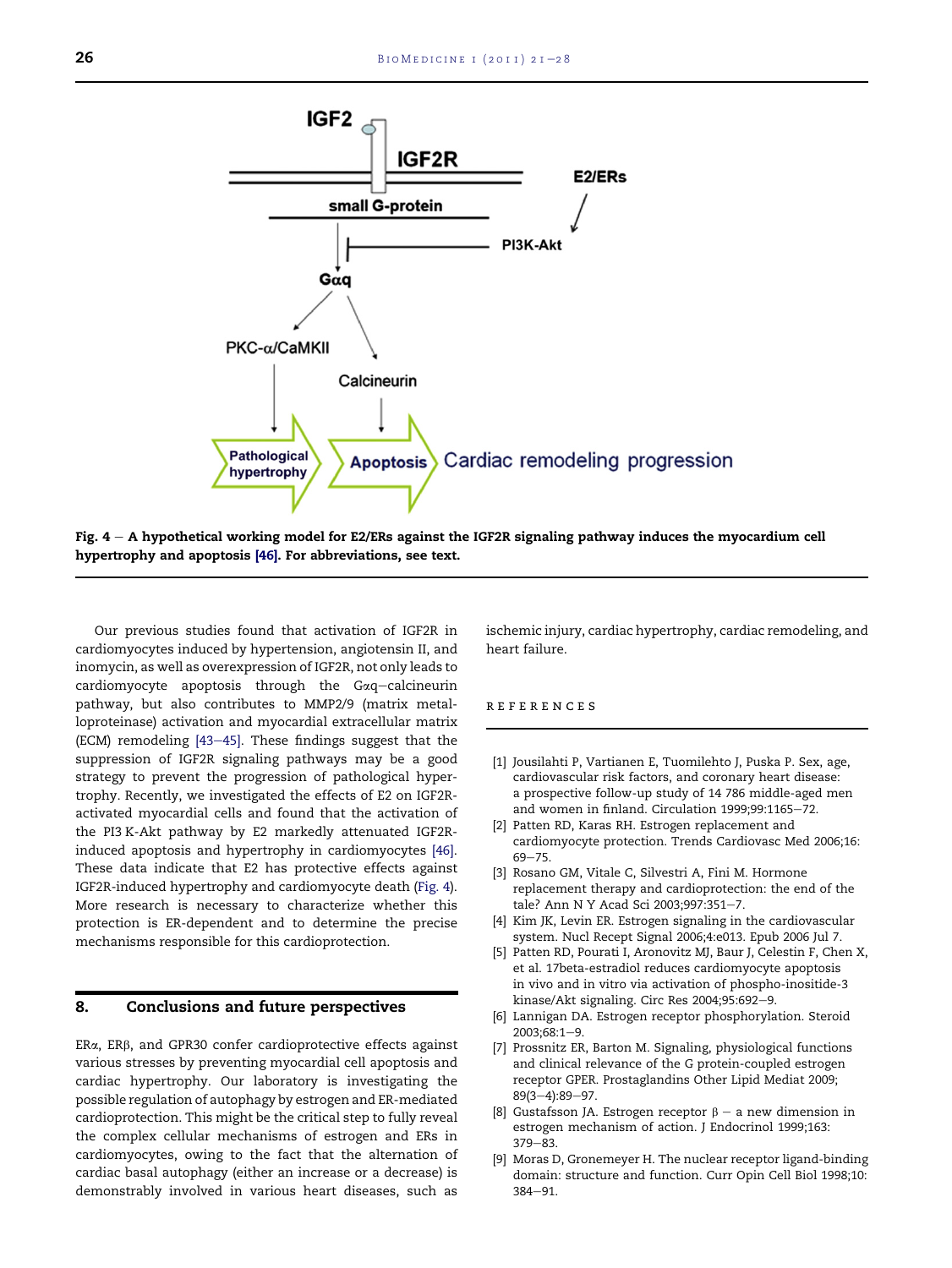- <span id="page-6-0"></span>[10] Heldring N, Pike A, Andersson S, Matthews J, Cheng G, Hartman J, et al. Estrogen receptors: how do they signal and what are their targets. Physiol Rev 2007;87:905-31.
- [11] Shou J, Massarweh S, Osborne CK, Wakeling AE, Ali S, Weiss H, et al. Mechanisms of tamoxifen resistance: increased estrogen receptor-HER2/neu cross-talk in ER/ HER2-positive breast cancer. J Natl Cancer Inst 2004;96:  $926 - 35.$
- [12] Schwabe JW, Neuhaus D, Rhodes D. Solution structure of the DNA-binding domain of the oestrogen receptor. Nature 1990; 348:458-61.
- [13] Zhao C, Dahlman-Wright K, Gustafsson JA. Estrogen receptor beta: an overview and update. Nucl Recept Signal 2008;6: e003.
- [14] Prossnitz ER, Arterburn JB, Smith HO, Oprea TI, Sklar LA, Hathaway HJ. Estrogen signaling through the transmembrane G protein-coupled receptor GPR30. Annu Rev Physiol 2008;70:165-90.
- [15] Raetz CR, Whitfield C. Lipopolysaccharide endotoxins. Annu Rev Biochem 2002;71:635-700.
- [16] Tavener SA, Kubes P. Is there a role for cardiomyocyte tolllike receptor 4 in endotoxemia? Trends Cardiovasc Med 2005;  $15:153 - 7.$
- [17] Liu CJ, Lo JF, Kuo CH, Chu CH, Chen LM, Tsai FJ, et al. Akt mediates 17beta-estradiol and/or estrogen receptor-alpha inhibition of LPS-induced tumor necrosis factor-alpha expression and myocardial cell apoptosis by suppressing the JNK1/2-NFkappaB pathway. J Cell Mol Med 2009;13(9B): 3655-67
- [18] Pelzer T, Neumann M, de Jager T, Jazbutyte V, Neyses L. Estrogen effects in the myocardium: inhibition of NF-kappaB DNA binding by estrogen receptor-alpha and -beta. Biochem Biophys Res Commun 2001;286:1153-7.
- [19] Heineke J, Molkentin JD. Regulation of cardiac hypertrophy by intracellular signaling pathways. Nat Rev Mol Cell Biol 2006;7:589-600.
- [20] Crowley SD, Gurley SB, Herrera MJ, Ruiz P, Griffith R, Kumar AP, et al. Angiotensin II causes hypertension and cardiac hypertrophy through its receptors in the kidney. Proc Natl Acad Sci USA 2006;103:17985-90.
- [21] Barry SP, Davidson SM, Townsend PA. Molecular regulation of cardiac hypertrophy. Int J Biochem Cell Biol 2008;40:  $2023 - 39$
- [22] Freund C, Schmidt-Ullrich R, Baurand A, Dunger S, Schneider W, Loser P, et al. Requirement of nuclear factor-kappaB in angiotensin II- and isoproterenolinduced cardiac hypertrophy in vivo. Circulation 2005;111:  $2319 - 25.$
- [23] Fiedler B, Lohmann SM, Smolenski A, Linnemuller S, Pieske B, Schroder F, et al. Inhibition of calcineurin-NFAT hypertrophy signaling by cGMP-dependent protein kinase type I in cardiac myocytes. Proc Natl Acad Sci U S A 2002;99:  $11363 - 8.$
- [24] Donaldson C, Eder S, Barker C, Aronovitz MJ, Weiss AD, Hall-Porter M, et al. Estrogen attenuates left ventricular and cardiomyocyte hypertrophy by an estrogen receptor-dependent pathway that increases calcineurin degradation. Circ Res 2009;104:265-75.
- [25] Lin DY, Liu CN, Liu CJ, Tsai FJ, Tsai CH, Kuo WW, et al. PI3 K signaling mediates 17b-estradiol and/or estrogen receptor  $\beta$  inhibition of isoproterenol-induced cardiac hypertrophy and calcineurin-PP1 signaling activation in H9c2 cardiomyoblast cells. Taipei, Taiwan: IX World Congress of the International Society for Adaptive Medicine; 2009 Aug 2-5.
- [26] Liu CJ, Kuo CH, Chen LM, Tsai FJ, Kuo WW, Huang CY. Akt mediates 17 $\beta$ -estradiol and/or estrogen receptor  $\alpha$  inhibition of LPS-induced tumor necrosis factor-a expression and

myocardial cell apoptosis by suppressing the JNK1/2-NFk<sup>B</sup> Pathway. Shanghai Everbright Convention & Exhibition Center, Shanghai, China: Annual International Congress of Cardiology; 2009 Dec  $12-7$ .

- [27] Filardo EJ, Quinn JA, Bland KI, Frackelton Jr AR. Estrogeninduced activation of Erk-1 and Erk-2 requires the G protein-coupled receptor homolog, GPR30, and occurs via trans-activation of the epidermal growth factor receptor through release of HB-EGF. Mol Endocrinol 2000;14:  $1649 - 60.$
- [28] Yen CY, Kuo WW, Tsai FJ, Huang CY. 17 $\beta$ -estradiol and/or estrogen receptor a against protein Phosphatase 2A (PP2A) induced cardiomyocyte hypertrophy through inhibiting calcium accumulation. 23th Joint Annual Conference of Biomedical Science. Taipei, Taiwan: National Defense Medical Center; 2009 Oct 23-25.
- [29] World Health Organization Department of Health Statistics and Informatics in the Information. Evidence and research cluster. The global burden of disease 2004 update. Geneva: World Health Organization; 2004.
- [30] Saraste A, Pulkki K, Kallajoki M, Henriksen K, Parvinen M, Voipio-Pulkki LM. Apoptosis in human acute myocardial infarction. Circulation 1997;95:320-3.
- [31] Yang S, Zheng R, Hu S, Ma Y, Choudhry MA, Messina JL, et al. Mechanism of cardiac depression after trauma-hemorrhage: increased cardiomyocyte IL-6 and effect of sex steroids on IL-6 regulation and cardiac function. Am J Physiol Heart Circ Physiol 2004;287:H2183-91.
- [32] Hayward CS, Kelly RP, Collins P. The roles of gender, the menopause and hormone replacement on cardiovascular function. Cardiovasc Res 2000;46:28-49.
- [33] Xu Y, Arenas IA, Armstrong SJ, Plahta WC, Xu H, Davidge ST. Estrogen improves cardiac recovery after ischemia/ reperfusion by decreasing tumor necrosis factor-alpha. Cardiovasc Res 2006;69:836-44.
- [34] Vanden Hoek TL, Li C, Shao Z, Schumacker PT, Becker LB. Significant levels of oxidants are generated by isolated cardiomyocytes during ischemia prior to reperfusion. J Mol Cell Cardiol 1997;29:2571-83.
- [35] Robin E, Guzy RD, Loor G, Iwase H, Waypa GB, Marks JD, et al. Oxidant stress during simulated ischemia primes cardiomyocytes for cell death during reperfusion. J Biol Chem 2007;282:19133-43.
- [36] Liu H, Pedram A, Kim JK. Oestrogen prevents cardiomyocyte apoptosis by suppressing p38a-mediated activation of p53 and by down-regulating p53 inhibition on p38 $\beta$ . Cardiovasc Res 2011;89:119-28.
- [37] Lin J, Steenbergen C, Murphy E, Sun J. Estrogen receptor-beta activation results in S-nitrosylation of proteins involved in cardioprotection. Circulation 2009;120:245-54.
- [38] Urata Y, Ihara Y, Murata H, Goto S, Koji T, Yodoi J, et al. 17Beta-estradiol protects against oxidative stress-induced cell death through the glutathione/glutaredoxin-dependent redox regulation of Akt in myocardiac H9c2 cells. J Biol Chem 2006;281:13092-102
- [39] Weng YJ, Kuo WW, Kuo CH, Tung KC, Tsai CH, Lin JA, et al. BNIP3 induces IL6 and calcineurin/NFAT3 hypertrophicrelated pathways in H9c2 cardiomyoblast cells. Mol Cell Biochem 2010;345(1-2):241-7.
- [40] Weng YJ, Kuo WW, Tsai CH, Lin TE, Huang CY. Regulatory mechanism of 17 $\beta$ -estradiol and/or estrogen receptor  $\beta$  on hypoxia-induced BNIP3 autophagic and apoptotic pathways in H9c2 cardiomyoblast cells. First symposium on adaptive medicine and adaptability across the strait. Taipei, Taiwan: National Yang-Ming University; 2010 Sep 10-12.
- [41] Weil BR, Manukyan MC, Herrmann JL, Wang Y, Abarbanell AM, Poynter JA, et al. Signaling via GPR30 protects